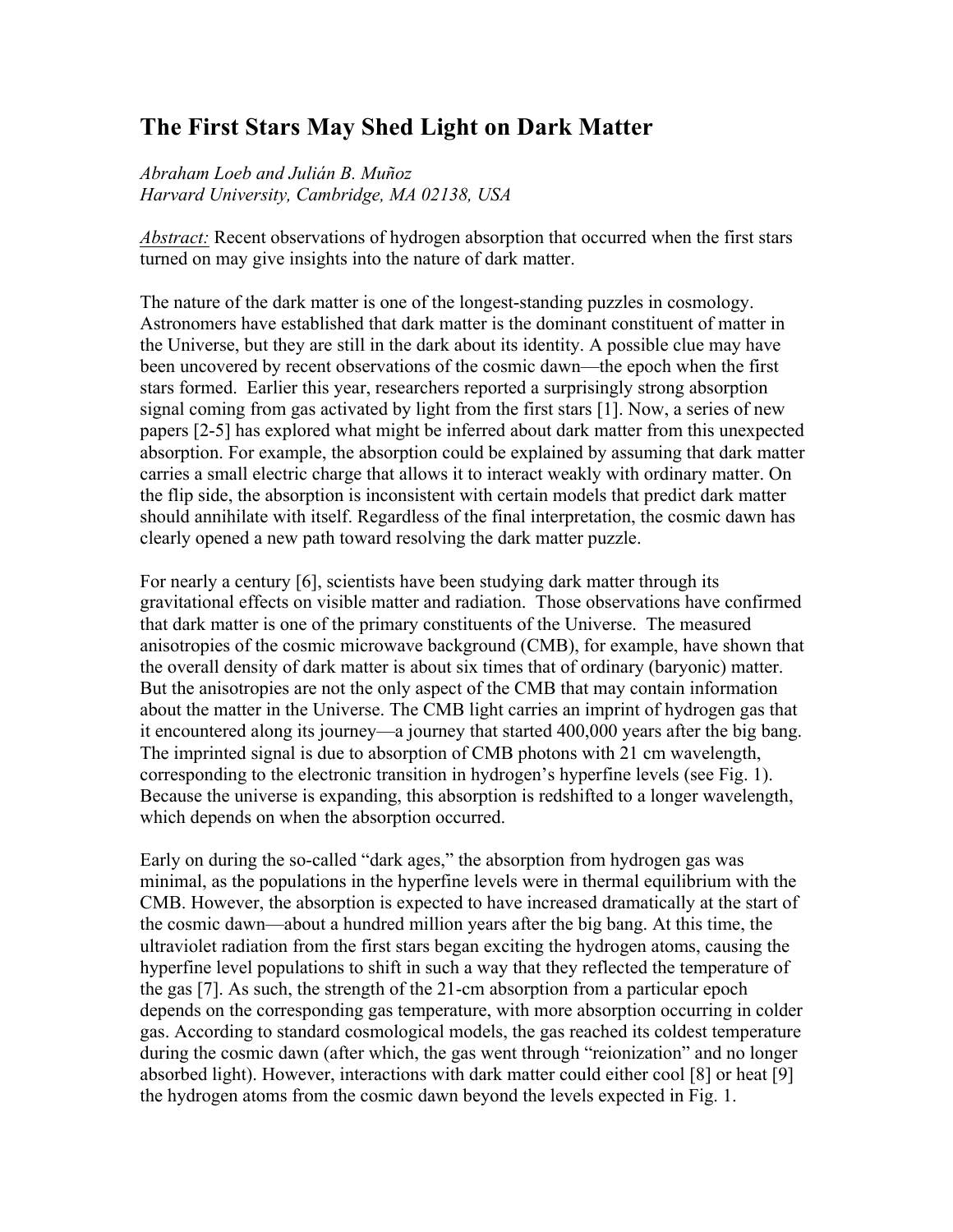## **Figure 1:**



 $\mathcal{L}_\mathcal{L} = \mathcal{L}_\mathcal{L} = \mathcal{L}_\mathcal{L} = \mathcal{L}_\mathcal{L} = \mathcal{L}_\mathcal{L} = \mathcal{L}_\mathcal{L} = \mathcal{L}_\mathcal{L} = \mathcal{L}_\mathcal{L} = \mathcal{L}_\mathcal{L} = \mathcal{L}_\mathcal{L} = \mathcal{L}_\mathcal{L} = \mathcal{L}_\mathcal{L} = \mathcal{L}_\mathcal{L} = \mathcal{L}_\mathcal{L} = \mathcal{L}_\mathcal{L} = \mathcal{L}_\mathcal{L} = \mathcal{L}_\mathcal{L}$ 

*Caption:* The 21 cm signal as a probe of the cosmic dawn. The top panel shows a simulation of hydrogen gas evolution in the Universe around the time when the first stars turned on. The colors indicate the brightness of the 21 cm line, with blue corresponding to absorption and red corresponding to emission. The bottom panel shows the prediction for the full-sky spectrum, with absorption occurring below the dashed line and emission above. Due to the cosmic redshift, each frequency maps to a specific time in the hydrogen gas evolution. Very early on, in the so-called "Dark ages", the absorption was relatively weak. But as stars turned on, their radiation helped to activate the 21-cm absorption, resulting in a big dip (marked by the blue bar). The recent observation from EDGES showed that this dip is deeper than predicted. At later times, the radiation from stars and black holes caused the gas to ionize, which eventually turned off the 21-cm signal.

*Credit:* Adapted from Pritchard, J., & Loeb, A. Reports in Progress in Physics, 75, 086901 (2012).

 $\mathcal{L}_\text{max} = \frac{1}{2} \sum_{i=1}^n \mathcal{L}_\text{max}(\mathbf{z}_i - \mathbf{z}_i)$ 

Measuring the 21-cm absorption is the goal of several new and upcoming experiments. One of these, EDGES (Experiment to Detect the Global Epoch of reionization Signal) [1], has offered the first sky-averaged spectrum at wavelengths corresponding to the redshifted 21-cm line. The data revealed an absorption dip at a wavelength of 380 cm, or equivalently, at a frequency of 78 MHz. The depth of this dip implies that roughly one in six CMB photons around this frequency were absorbed by intervening hydrogen. This depth is a factor of two larger than the standard prediction. It is tempting to associate this unexpected cooling with some non-standard interaction of the gas with cold dark matter particles, but one should proceed with caution. For instance, in Ref. [10] it was argued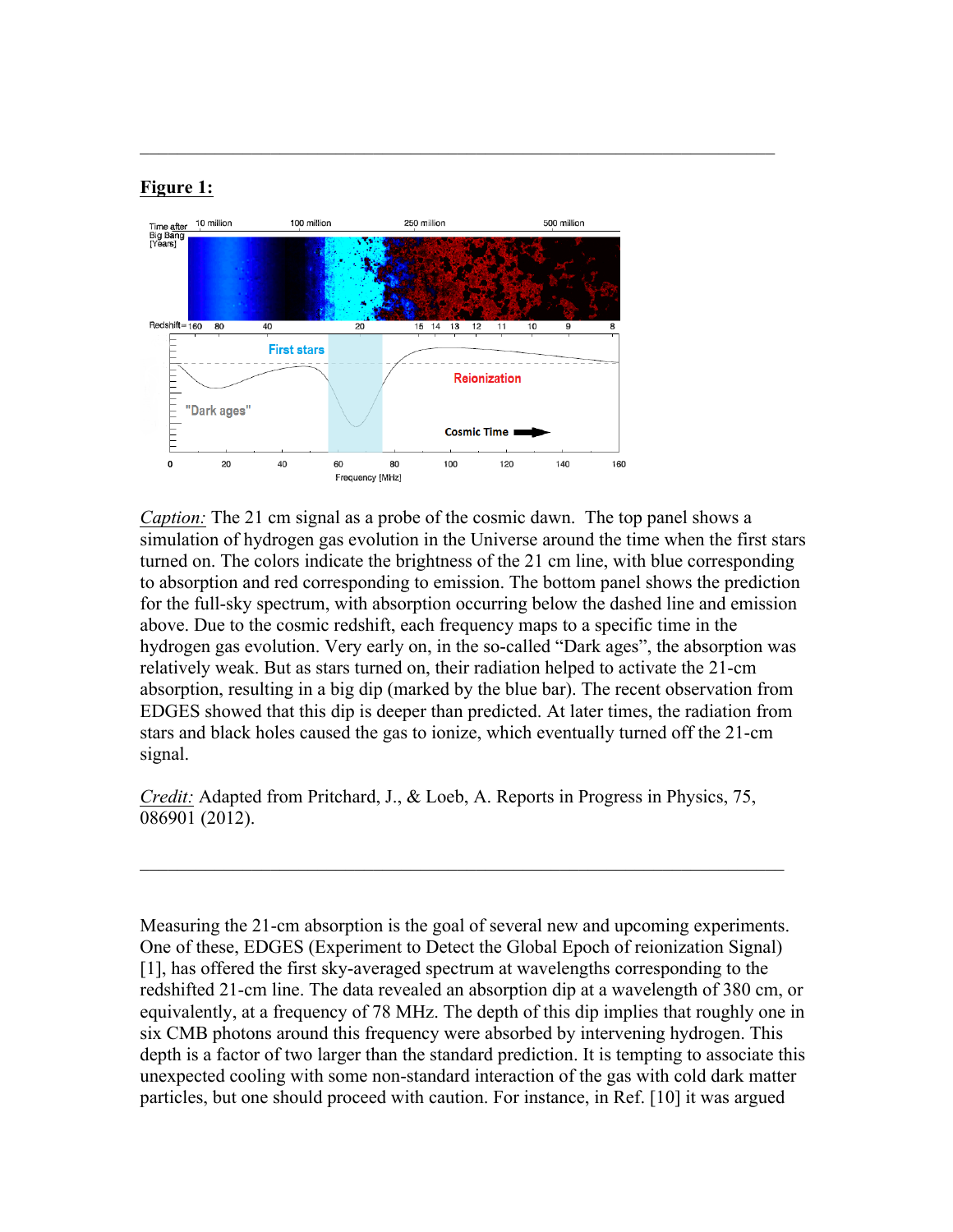that a new fundamental force between dark matter and baryons could explain this signal. However, having a new force of this magnitude is ruled out because, for example, it would cause stars to cool faster than observed.

By contrast, we showed in [2] that the baryons can be cooled down if a fraction of the dark-matter particles are light in mass and have an electric charge of about one millionth that of the electron. Coulomb interactions would make these minicharged dark matter particles scatter off electrons and protons. Because the dark sector is colder than the baryonic sector, the net effect of these scatterings would be to cool the baryons. This scenario can explain the EDGES observations without introducing any new fundamental force. Asher Berlin from the SLAC National Accelerator Lab in California and colleagues have now considered a similar set-up and found results mirroring our own [3]. They also explored ways to constrain the abundance of minicharged dark matter by imagining that these particles can annihilate into neutrinos or into other types of dark matter.

Minicharged dark matter is not ruled out by current particle physics theory, but it nonetheless is an extraordinary claim that would require extraordinary evidence. Fortunately, the proposed interactions lead to a new testable prediction for the variation across the sky of the depth of the 21-cm absorption feature at 78 MHz [11]. Similar to how the intensity of the CMB depends on the direction you look, the 21-cm signal is expected to have spatial fluctuations based on the relative motion between dark matter and baryons [12]. Anastasia Fialkov from the Harvard-Smithsonian Center for Astrophysics in Massachusetts and her coworkers have now simulated multiple maps of the 21-cm signal, employing hundreds of different astrophysical models [4]. They show that adding a coupling between dark matter and ordinary matter significantly increases the 21-cm fluctuations relative to standard predictions. Therefore, future radio interferometers, such as LOFAR and HERA, should more easily detect the 21-cm fluctuations if the EDGES result is indeed caused by dark matter carrying a small electric charge.

Even if the EDGES signal is not the result of charged dark matter, a measurement of the gas temperature during cosmic dawn can still constrain the nature of dark matter in other ways. Guido D'Amico and his colleagues from CERN in Geneva now exploit this idea by studying how dark-matter annihilations, which are an outcome of many dark-matter models, could inject energy and heat the hydrogen [5]. They show that the EDGES observations—which imply colder-than-expected hydrogen—place the tightest constraints ever determined on dark matter annihilations. In particular, one can rule out typical dark-matter candidates if their masses are less than ten times the proton mass, eliminating the possibility of light, WIMP-like dark matter.

The above results showcase the promise of cosmic-dawn measurements for addressing the dark matter puzzle. Even feeble dark-matter interactions—which affect the hydrogen gas by either removing or depositing energy—can be constrained with 21-cm data. The 21-cm constraints complement those obtained from particle accelerators, which are more suited for probing stronger dark matter interactions.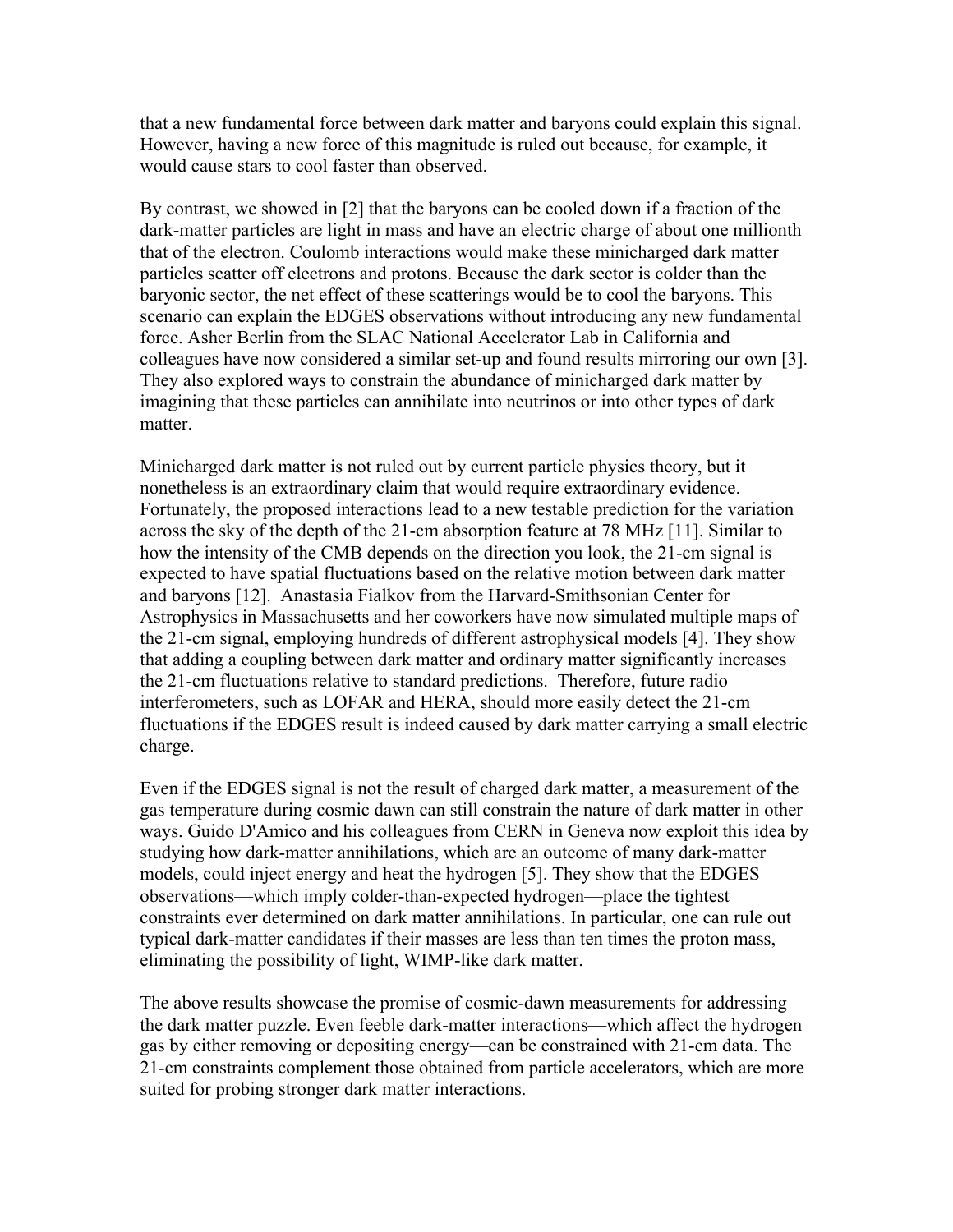To confirm the EDGES results, several additional experiments are underway, including the SARAS-2, LEDA, and PRIzM collaborations. The locations of these antennae in different hemispheres, as well as their different experimental designs, are essential for eliminating the possibility of instrumental or environmental contributions to the EDGES signal. Low-frequency interferometers, such as the previously mentioned LOFAR and HERA, will map the 21-cm fluctuations on the sky and verify the validity of the reported sky-averaged signal using an array of antennae instead of a single detector.

Studies of the cosmic dawn have a bright future ahead. When one of us published a textbook on this field five years ago, when data were scarce [13], he hoped that new physics unraveled by discoveries at 21 cm would require the book be revised. The reported EDGES signal brings us closer to fulfilling this hope.

This research is published in *Physical Review Letters*.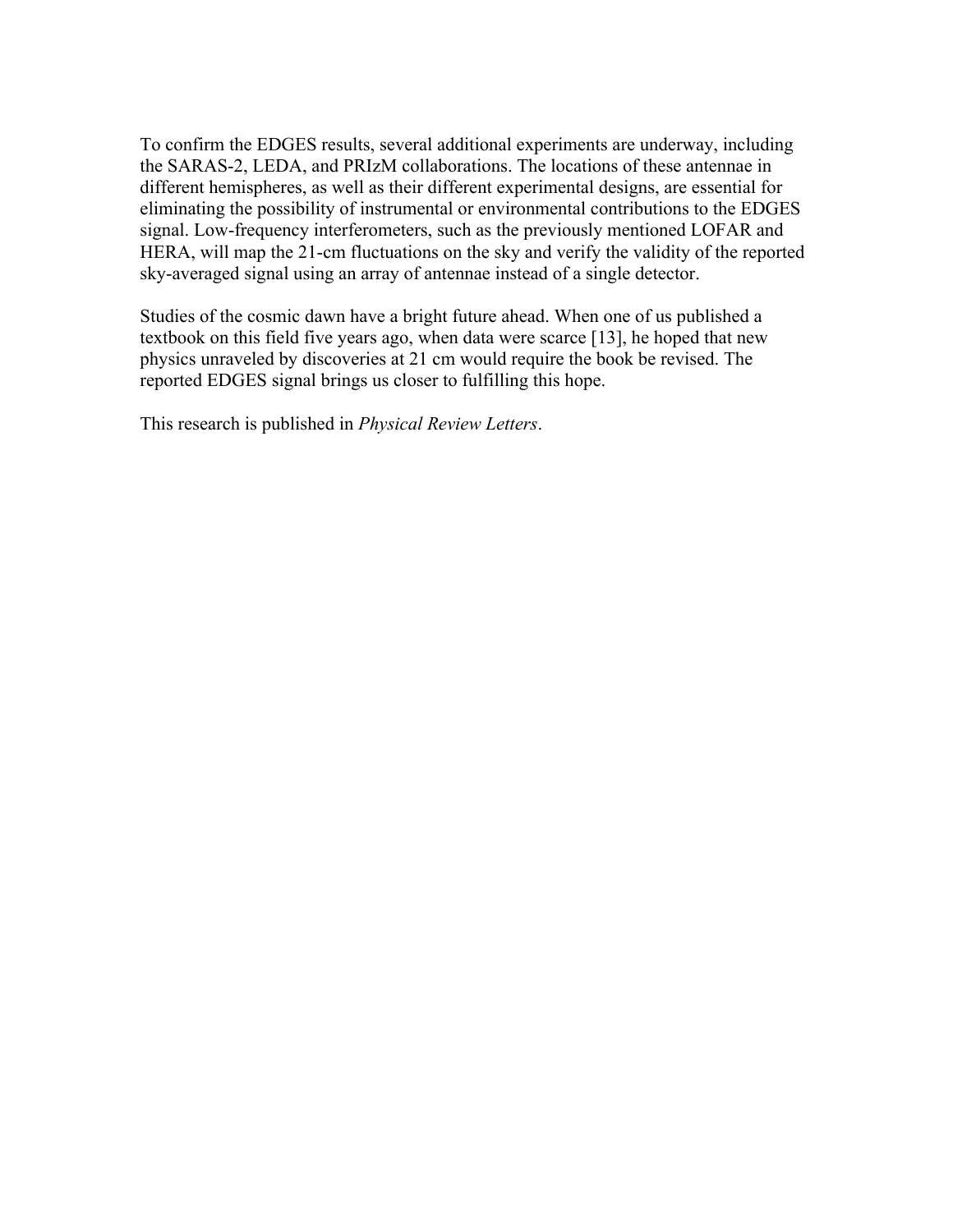## **References**

[1] J.D. Bowman, et al., "An absorption profile centred at 78 megahertz in the skyaveraged spectrum," Nature 555, 67–70 (2018).

[2] J.B. Munoz, A. Loeb, "A small amount of mini-charged dark matter could cool the baryons in the early Universe," Nature 557, 684–686 (2018).

[3] A. Berlin, D. Hooper, G. Krnjaic, S.D. McDermott, "Severly Constraining Dark Matter Interpretations of the 21cm Anomaly," PRL xxx 2018.

[4] A. Fialkov, R. Barkana, and A. Cohen, "Constraining Baryon-Dark Matter Scattering with the Cosmic Dawn 21-cm Signal," PRL xxx, 2018.

[5] D. D'Amico, P. Panci, and A. Strumia, "Bounds on Dark Matter Annihilation from 21 cm Data," PRL xxx 2018.

[6] J.C. Kapteyn, "First Attempt at a Theory of the Arrangement and Motion of the Sidereal System," ApJ 55, 302 (1922).

[7] C. Hirata, "Wouthuysen-Field coupling strength and application to high-redshift 21 cm radiation," MNRAS 367, 1, 259–274 (2006).

[8] H. Tashiro, K. Kadota and J. Silk, "Effects of dark matter-baryon scattering on redshifted 21 cm signals," Phys. Rev. D 90, 083522 (2014).

[9] T. Slatyer, "Indirect Dark Matter Signatures in the Cosmic Dark Ages I. Generalizing the Bound on s-wave Dark Matter Annihilation from Planck," Phys. Rev. D 93, 023527  $(2016);$ 

[10] R. Barkana, "Possible interaction between baryons and dark-matter particles revealed by the first stars," Nature 555, 71–74 (2018).

[11] J.B. Munoz, E.D. Kovetz, Y. Ali-Haïmoud, "Heating of Baryons due to Scattering with Dark Matter During the Dark Ages," Phys. Rev. D 92 083528 (2015).

[12] J.B. Munoz, C. Dvorkin, A. Loeb, "21-cm Fluctuations from Charged Dark Matter," arXiv:1804.01092.

[13] A. Loeb, S.R. Furlanetto, The First Galaxies in the Universe, Princeton University Press (2013).